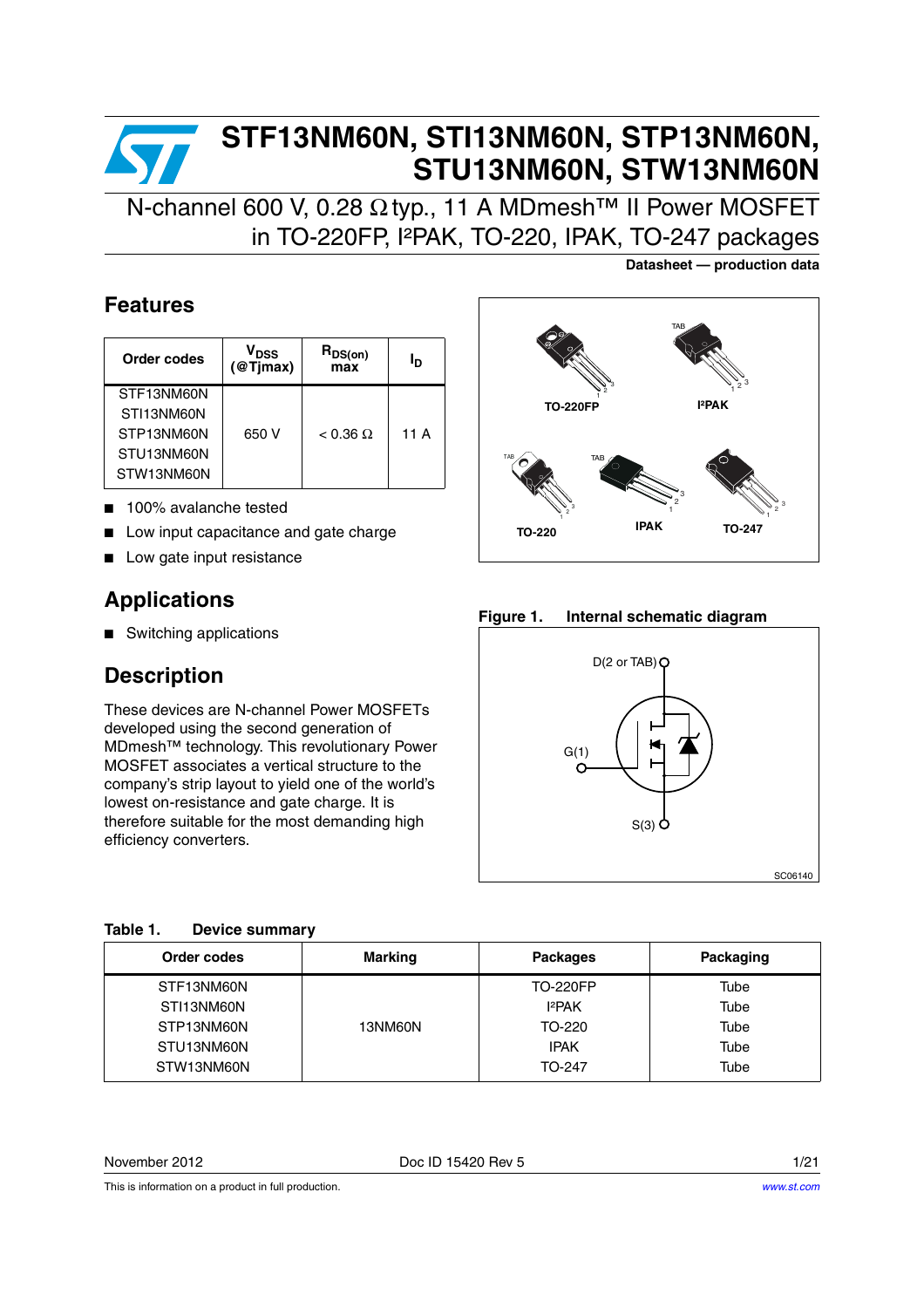## **Contents**

| $1 \quad \blacksquare$  |  |
|-------------------------|--|
| $\overline{2}$          |  |
|                         |  |
| $\overline{3}$          |  |
| $\overline{\mathbf{4}}$ |  |
| 5                       |  |

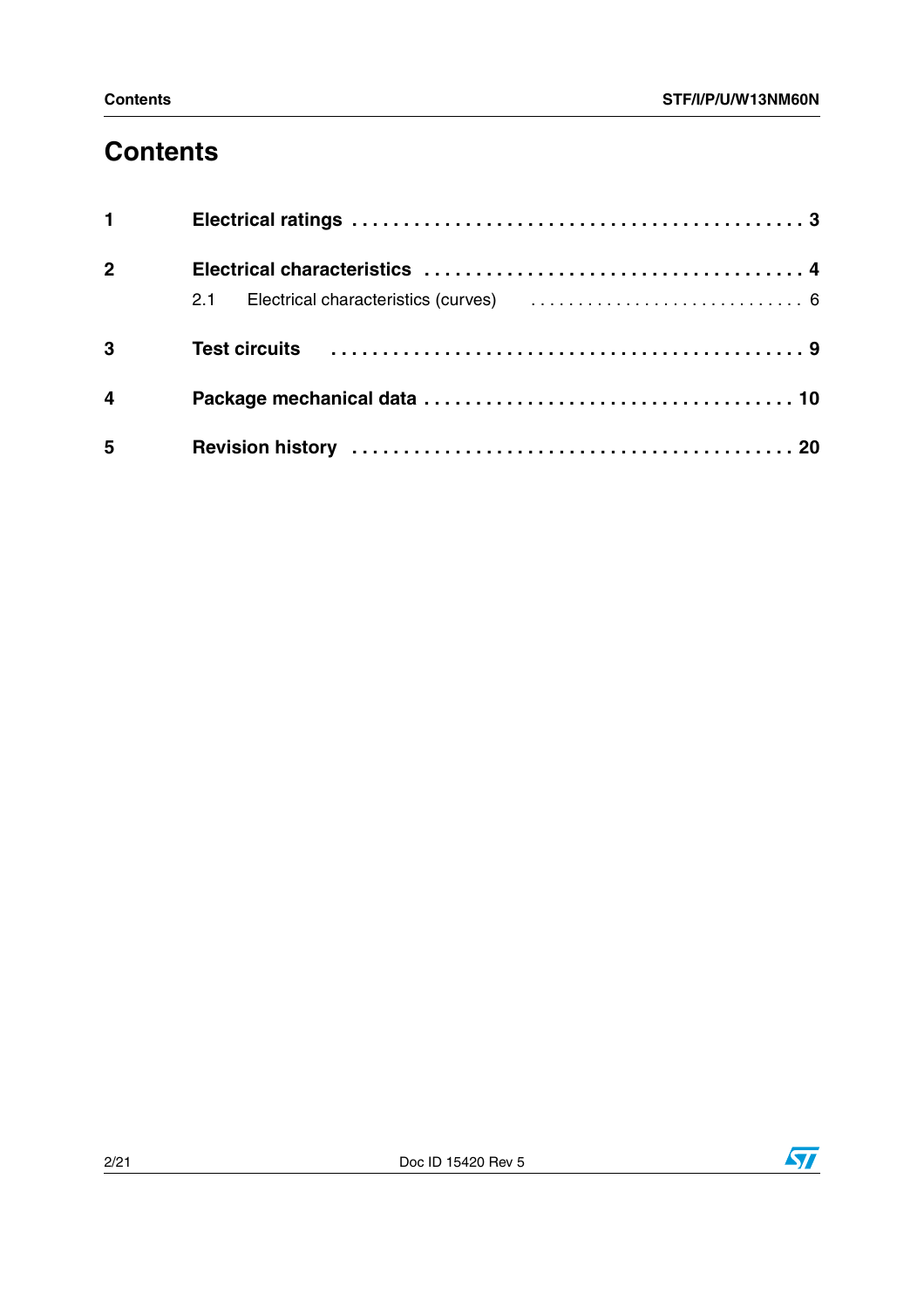# <span id="page-2-0"></span>**1 Electrical ratings**

|                         | <b>Parameter</b>                                                                                                  | Value           |                             |             |  |
|-------------------------|-------------------------------------------------------------------------------------------------------------------|-----------------|-----------------------------|-------------|--|
| Symbol                  |                                                                                                                   | <b>TO-220FP</b> | 12PAK, TO-220, IPAK, TO-247 | <b>Unit</b> |  |
| $V_{DS}$                | Drain-source voltage                                                                                              |                 | 600                         | v           |  |
| $V_{GS}$                | Gate-source voltage                                                                                               |                 | ±25                         | v           |  |
| I <sub>D</sub>          | Drain current (continuous) at<br>$T_C = 25 °C$                                                                    | $11^{(1)}$      | 11                          | A           |  |
| l <sub>D</sub>          | Drain current (continuous) at<br>$T_C = 100 °C$                                                                   | $6.93^{(1)}$    | 6.93                        | A           |  |
| $I_{DM}$ <sup>(2)</sup> | Drain current (pulsed)                                                                                            | $44^{(1)}$      | 44                          | A           |  |
| $P_{TOT}$               | Total dissipation at $T_C = 25$ °C                                                                                | 25              | 90                          | w           |  |
| $dv/dt$ <sup>(3)</sup>  | Peak diode recovery voltage slope                                                                                 |                 | 15                          | V/ns        |  |
| V <sub>ISO</sub>        | Insulation withstand voltage (RMS)<br>from all three leads to external heat<br>sink (t=1 s;T <sub>C</sub> =25 °C) | 2500            |                             | v           |  |
| $T_{\text{stg}}$        | Storage temperature                                                                                               | $-55$ to 150    |                             | °C          |  |
| $T_i$                   | Max. operating junction temperature                                                                               |                 | 150                         | °C          |  |

1. Limited by maximum junction temperature

2. Pulse width limited by safe operating area

3.  $I_{SD}$  ≤11 A, di/dt ≤ 400 A/µs,  $V_{DS}$  peak ≤  $V_{(BR)DSS}$ ,  $V_{DD}$  = 80%  $V_{(BR)DSS}$ .

#### Table 3. **Thermal data**

|                       |                                            | <b>Value</b>    |                        |             |               |               |
|-----------------------|--------------------------------------------|-----------------|------------------------|-------------|---------------|---------------|
| <b>Symbol</b>         | <b>Parameter</b>                           | <b>TO-220FP</b> | 12PAK<br><b>TO-220</b> | <b>IPAK</b> | <b>TO-247</b> | Unit          |
| $R_{\text{thi-case}}$ | Thermal resistance junction-case max       | 5               |                        | 1.39        |               | $\degree$ C/W |
| $R_{\text{thi-amb}}$  | Thermal resistance junction-ambient<br>max | 62.5            | 62.5                   | 100         | 50            | $\degree$ C/W |

#### Table 4. **Table 4. Avalanche characteristics**

| Symbol          | <b>Parameter</b>                                                                                | Value | Unit |
|-----------------|-------------------------------------------------------------------------------------------------|-------|------|
| <sup>I</sup> AS | Avalanche current, repetitive or not-repetitive<br>(pulse width limited by Tj max)              | 3.5   |      |
| $E_{AS}$        | Single pulse avalanche energy<br>(starting T <sub>J</sub> =25 °C, $I_D=I_{AS}$ , $V_{DD}=50$ V) | 200   | mJ   |

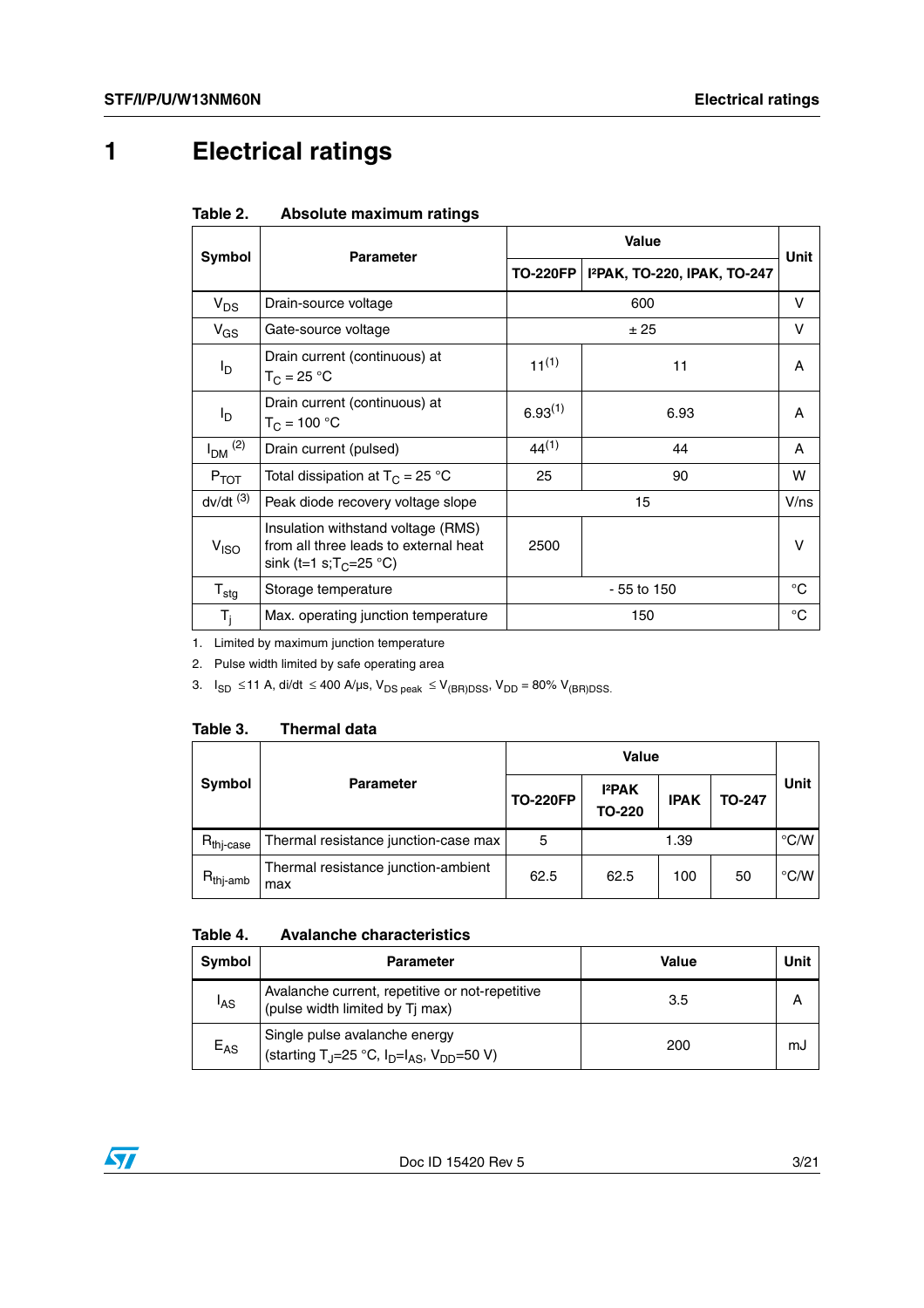## <span id="page-3-0"></span>**2 Electrical characteristics**

 $(T_{\text{CASE}} = 25 \text{ °C}$  unless otherwise specified)

| Symbol                  | <b>Parameter</b>                                    | <b>Test conditions</b>                                       | Min. | Typ. | Max.      | Unit     |
|-------------------------|-----------------------------------------------------|--------------------------------------------------------------|------|------|-----------|----------|
| $V_{(BR)DSS}$           | Drain-source<br>breakdown voltage ( $V_{GS} = 0$ )  | $I_D = 1 mA$                                                 | 600  |      |           | v        |
| <b>I</b> <sub>DSS</sub> | Zero gate voltage<br>drain current ( $V_{GS} = 0$ ) | $V_{DS}$ = 600 V<br>$V_{DS}$ = 600 V, T <sub>C</sub> =125 °C |      |      | 100       | μA<br>μA |
| l <sub>GSS</sub>        | Gate-body leakage<br>current $(V_{DS} = 0)$         | $V_{GS} = \pm 25$ V                                          |      |      | $\pm 0.1$ | μA       |
| $V_{\rm GS(th)}$        | Gate threshold voltage                              | $V_{DS} = V_{GS}$ , $I_D = 250 \mu A$                        | 2    | 3    | 4         | v        |
| $R_{DS(on)}$            | Static drain-source<br>on-resistance                | $V_{GS}$ = 10 V, $I_D$ = 5.5 A                               |      | 0.28 | 0.36      | Ω        |

### **Table 5. On/off states**

### **Table 6. Dynamic**

| <b>Symbol</b>                                  | <b>Parameter</b>                                                           | <b>Test conditions</b>                                                          | Min. | Typ.             | Max. | Unit           |
|------------------------------------------------|----------------------------------------------------------------------------|---------------------------------------------------------------------------------|------|------------------|------|----------------|
| $C_{iss}$<br>$C_{\rm oss}$<br>C <sub>rss</sub> | Input capacitance<br>Output capacitance<br>Reverse transfer<br>capacitance | $V_{DS}$ = 50 V, f = 1 MHz,<br>$V_{GS}$ = 0                                     |      | 790<br>60<br>3.6 | ۰    | pF<br>pF<br>pF |
| $C_{\rm 0ss\,eq.}$ (1)                         | Equivalent output<br>capacitance                                           | $V_{GS} = 0$ , $V_{DS} = 0$ to 480 V                                            |      | 135              |      | pF             |
| $Q_g$<br>$Q_{gs}$<br>$Q_{gd}$                  | Total gate charge<br>Gate-source charge<br>Gate-drain charge               | $V_{DD}$ = 480 V, I <sub>D</sub> = 11 A,<br>$V_{GS}$ = 10 V,<br>(see Figure 20) |      | 27<br>4<br>14    | ٠    | nC<br>пC<br>пC |
| $R_G$                                          | Gate input resistance                                                      | f=1 MHz open drain                                                              |      | 4.7              |      | Ω              |

1.  $\rm{C_{oss}}$  is defined as a constant equivalent capacitance giving the same charging time as  $\rm{C_{oss}}$  when V<sub>DS</sub> increases from 0 to 80% V<sub>DS</sub>

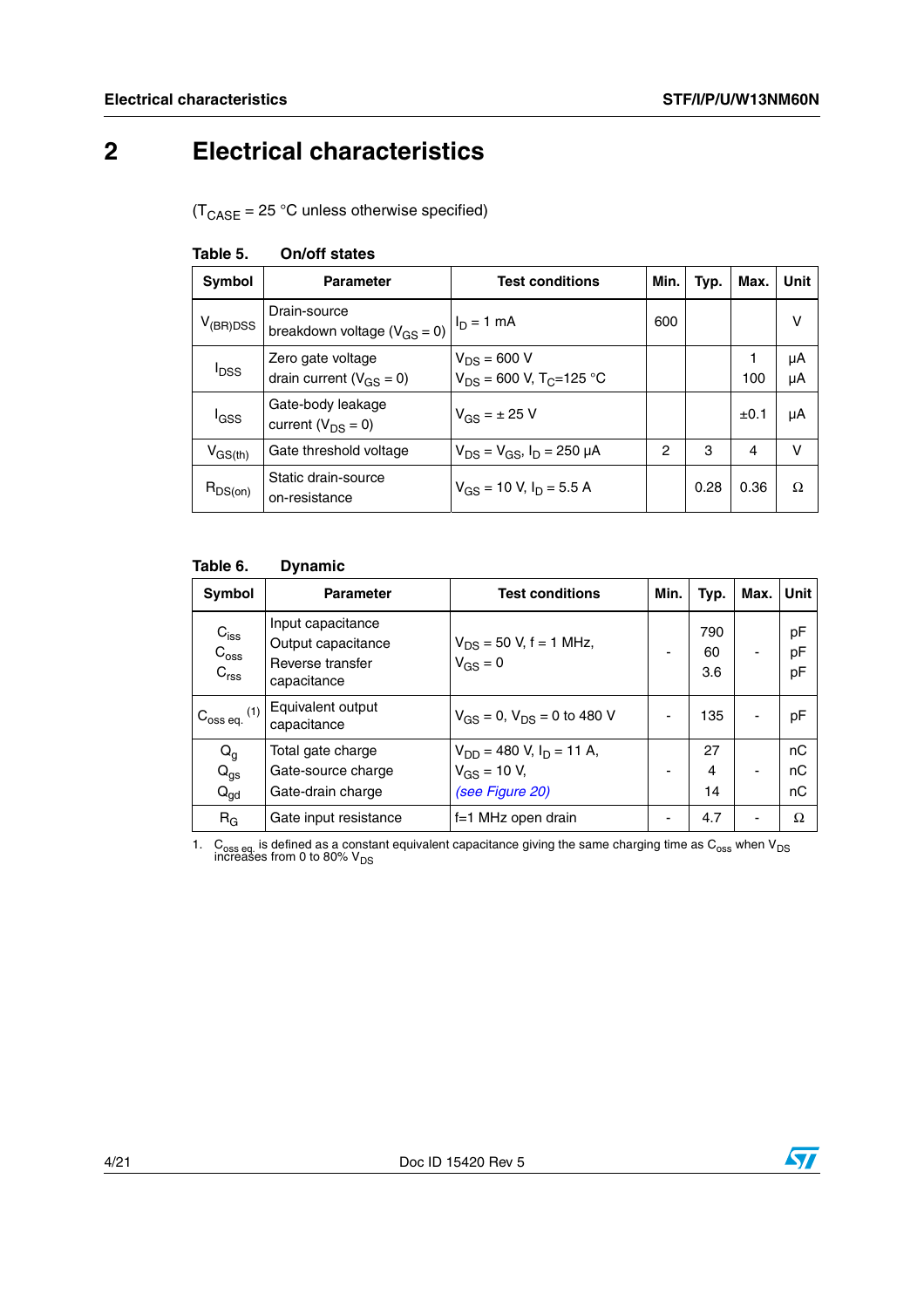| Symbol                            | <b>Parameter</b>                                                    | <b>Test conditions</b>                                                                          | Min. | Typ.               | Max. | Unit I               |
|-----------------------------------|---------------------------------------------------------------------|-------------------------------------------------------------------------------------------------|------|--------------------|------|----------------------|
| $I_{d(0n)}$<br>t,<br>$I_{d(Off)}$ | Turn-on delay time<br>Rise time<br>Turn-off delay time<br>Fall time | $V_{DD}$ = 300 V, I <sub>D</sub> = 5.5 A<br>$R_G = 4.7 \Omega V_{GS} = 10 V$<br>(see Figure 19) |      | 3<br>8<br>30<br>10 | -    | ns<br>ns<br>ns<br>ns |

**Table 7. Switching times**

### **Table 8. Source drain diode**

| Symbol                   | <b>Parameter</b>              | <b>Test conditions</b>                    | Min | Typ. | Max. | Unit   |
|--------------------------|-------------------------------|-------------------------------------------|-----|------|------|--------|
| $I_{SD}$                 | Source-drain current          |                                           |     |      | 11   | Α      |
| $I_{SDM}$ <sup>(1)</sup> | Source-drain current (pulsed) |                                           |     |      | 44   | A      |
| $V_{SD}$ <sup>(2)</sup>  | Forward on voltage            | $I_{SD}$ = 11 A, $V_{GS}$ = 0             |     |      | 1.5  | $\vee$ |
| $t_{rr}$                 | Reverse recovery time         | $I_{SD} = 11$ A, di/dt = 100 A/µs         |     | 230  |      | ns     |
| $Q_{rr}$                 | Reverse recovery charge       | $V_{DD} = 100 V$                          |     | 2    |      | μC     |
| <b>IRRM</b>              | Reverse recovery current      | (see Figure 21)                           |     | 18   |      | Α      |
| $t_{rr}$                 | Reverse recovery time         | $I_{SD}$ = 11 A, di/dt = 100 A/µs         |     | 290  |      | ns     |
| $Q_{rr}$                 | Reverse recovery charge       | $V_{DD}$ = 100 V, T <sub>i</sub> = 150 °C |     | 190  |      | μC     |
| <b>I</b> RRM             | Reverse recovery current      | (see Figure 21)                           |     | 17   |      | A      |

1. Pulse width limited by safe operating area

2. Pulsed: pulse duration =  $300 \,\mu s$ , duty cycle  $1.5\%$ 

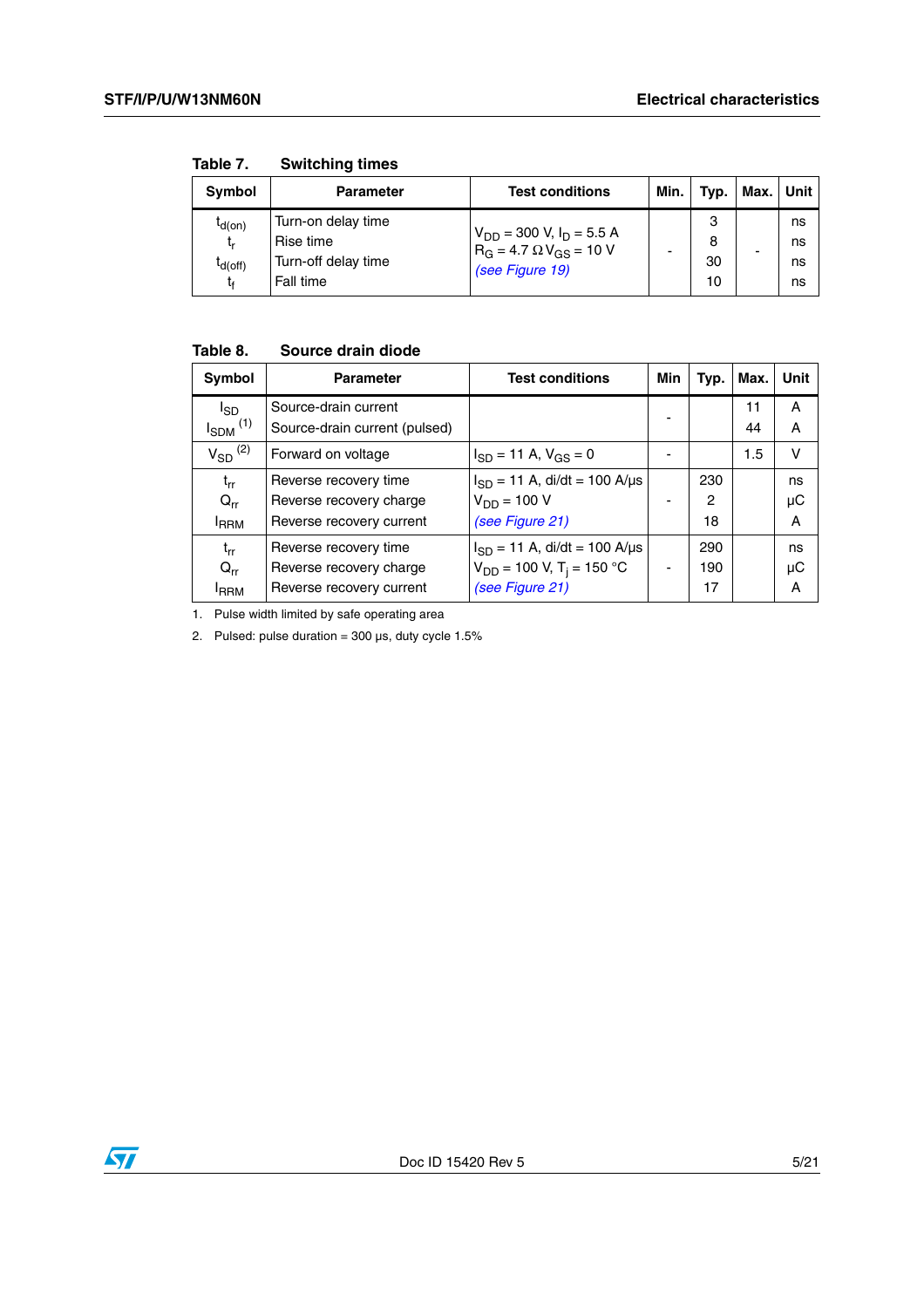<span id="page-5-0"></span>

<span id="page-5-1"></span>



6/21 Doc ID 15420 Rev 5

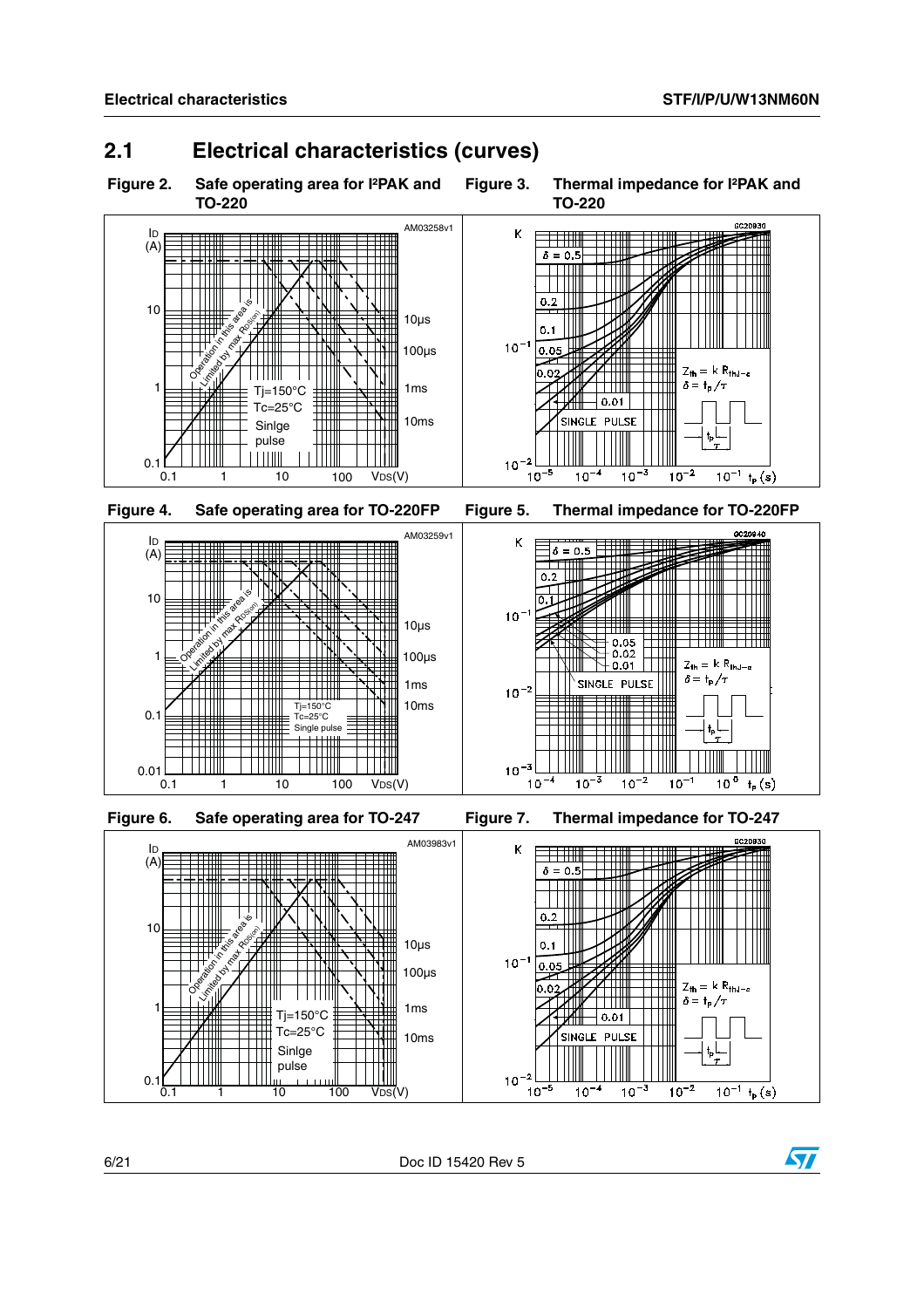

**Figure 10. Output characteristics Figure 11. Transfer characteristics**





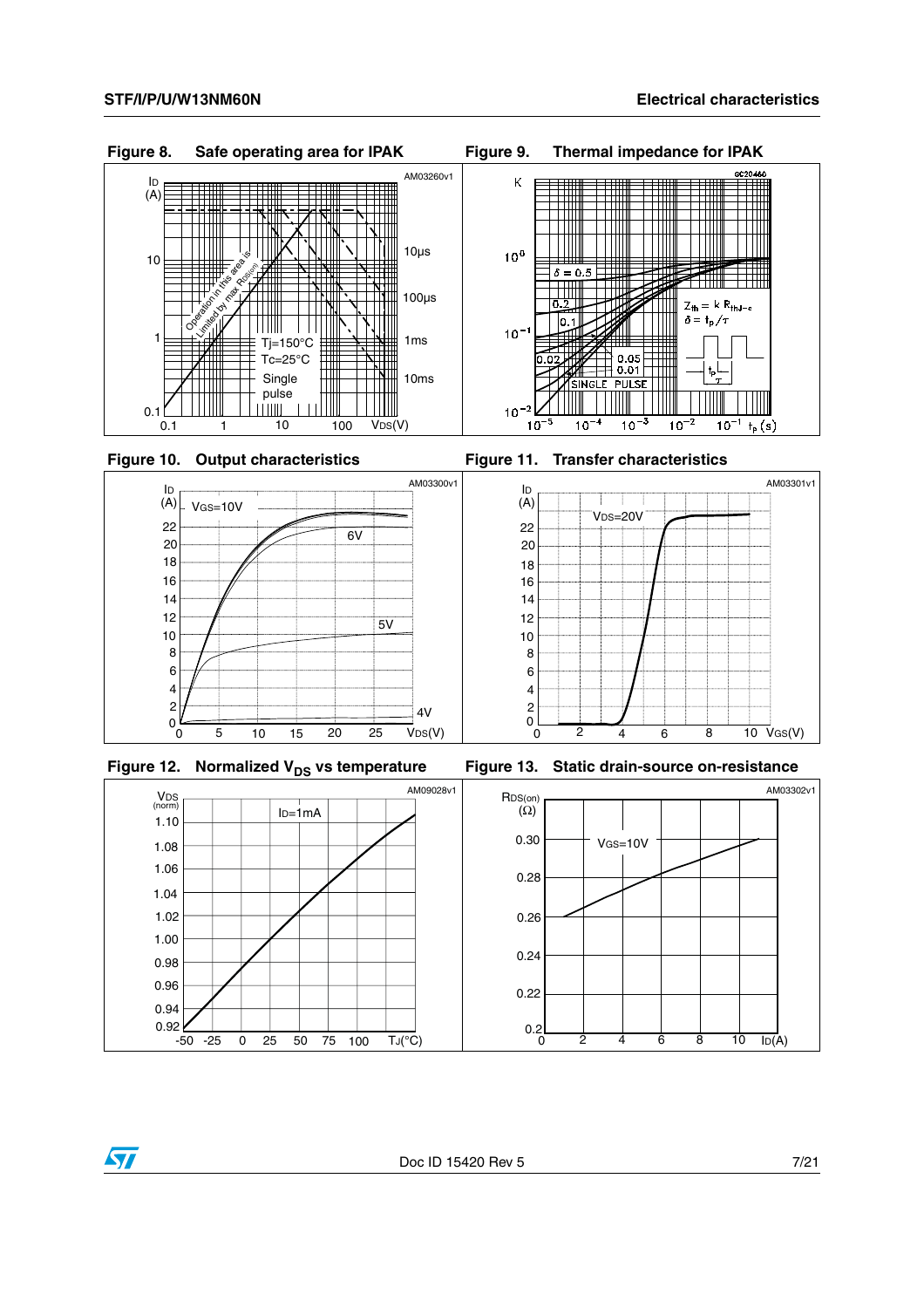Ħ

W T

**TIME** 

™

THE R

Ħ

TТ **TIM** 

 $\parallel$ Ciss

AM03304v1

Coss

Crss

AM03307v1



#### **Figure 14. Gate charge vs gate-source voltage Figure 15. Capacitance variations**



 $\overline{\phantom{0}}$ 

▓

 $\blacksquare$ 

 $\Box$ 

Ħ

┶ וווד TTTTT

1 10 100  $VDS(V)$ 

UIII

TH

- N III

 $100$ 

 $\overline{\phantom{0}}$ 

100



**Figure 18. Source-drain diode forward characteristics**

**vs temperature**



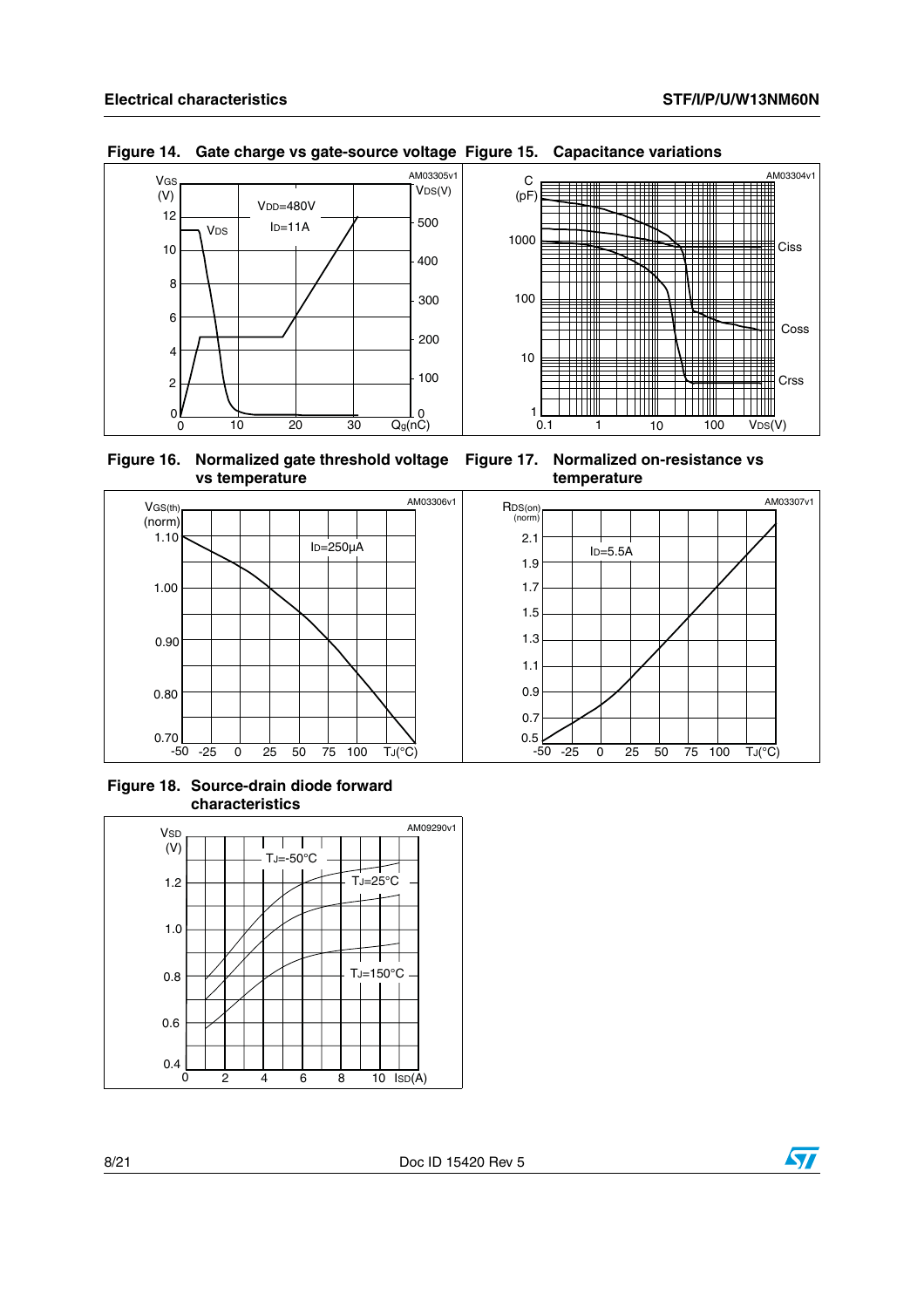### <span id="page-8-0"></span>**3 Test circuits**

<span id="page-8-2"></span>**Figure 19. Switching times test circuit for resistive load**





**Figure 22. Unclamped inductive load test** 

**circuit**

<span id="page-8-3"></span>**Figure 21. Test circuit for inductive load switching and diode recovery times**







Vi



<span id="page-8-1"></span>**Figure 20. Gate charge test circuit**

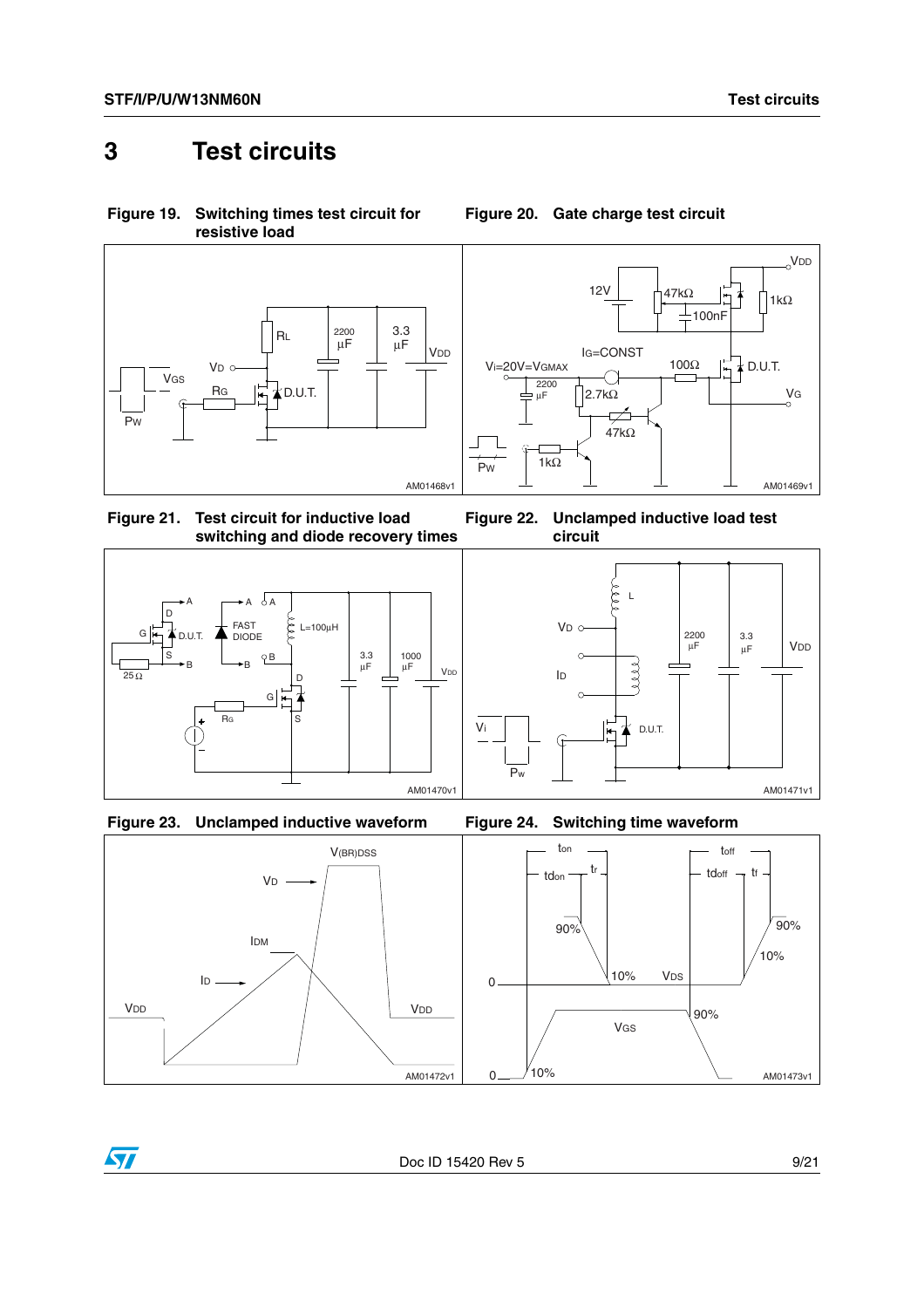## <span id="page-9-0"></span>**4 Package mechanical data**

In order to meet environmental requirements, ST offers these devices in different grades of ECOPACK® packages, depending on their level of environmental compliance. ECOPACK® specifications, grade definitions and product status are available at: *[www.st.com](http://www.st.com)*. ECOPACK is an ST trademark.

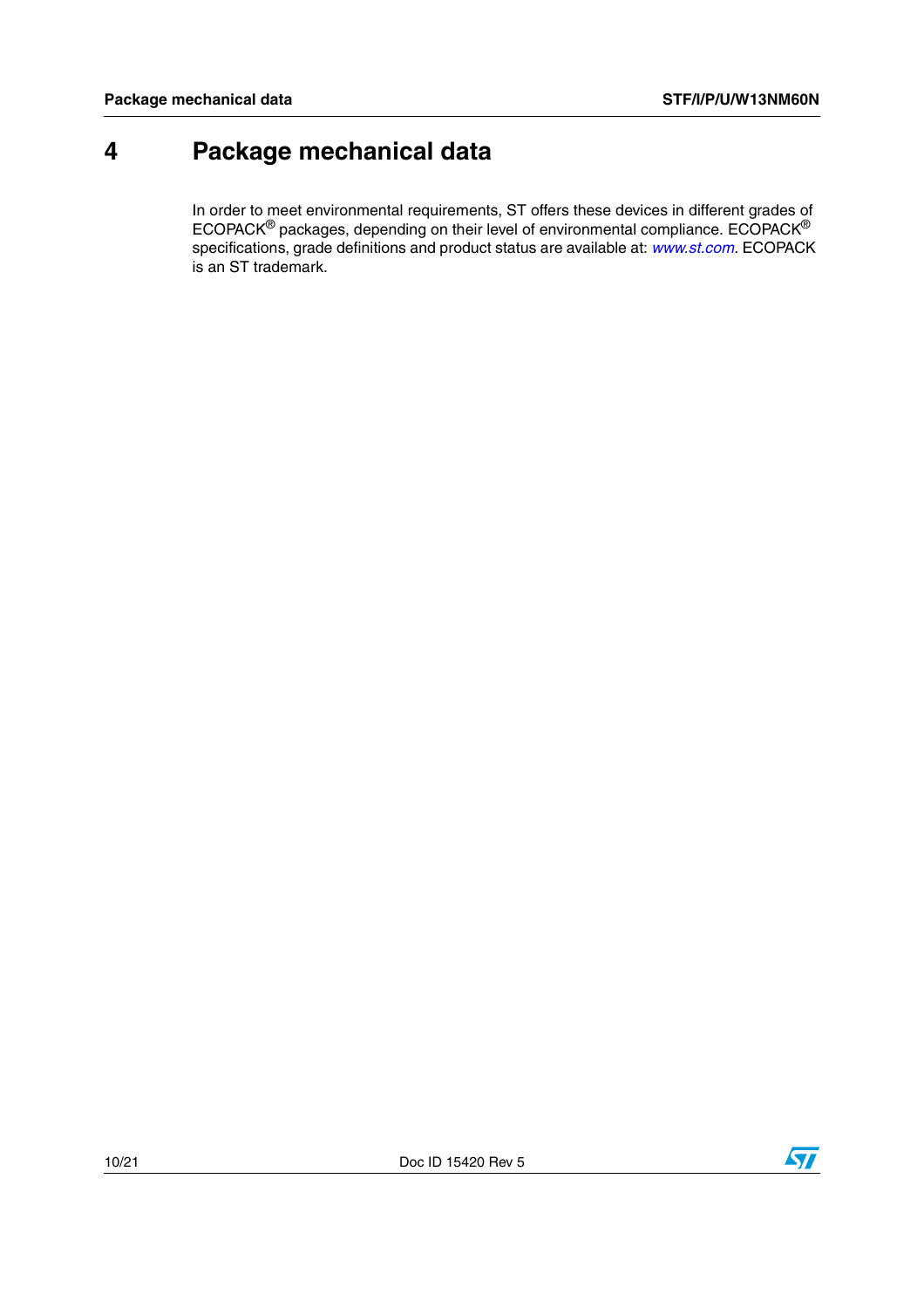| Dim.                      | mm                        |      |              |
|---------------------------|---------------------------|------|--------------|
|                           | Min.                      | Typ. | Max.         |
| A                         | 4.4                       |      | 4.6          |
| $\sf B$                   | 2.5                       |      | 2.7          |
| $\mathsf D$               | 2.5                       |      | 2.75         |
| $\mathsf E$               | 0.45                      |      | $0.7\,$      |
| $\mathsf F$               | 0.75                      |      | $\mathbf{1}$ |
| F1                        | 1.15                      |      | 1.70         |
| F <sub>2</sub>            | 1.15                      |      | 1.70         |
| ${\bf G}$                 | 4.95                      |      | 5.2          |
| G <sub>1</sub>            | 2.4                       |      | 2.7          |
| $\boldsymbol{\mathsf{H}}$ | $10$                      |      | 10.4         |
| L2                        |                           | $16$ |              |
| L3                        | 28.6                      |      | 30.6         |
| L4                        | 9.8                       |      | 10.6         |
| L5                        | 2.9                       |      | $3.6\,$      |
| $\mathsf{L}6$             | 15.9                      |      | 16.4         |
| L7                        | 9                         |      | 9.3          |
| Dia                       | $\ensuremath{\mathsf{3}}$ |      | 3.2          |

**Table 9. TO-220FP mechanical data**

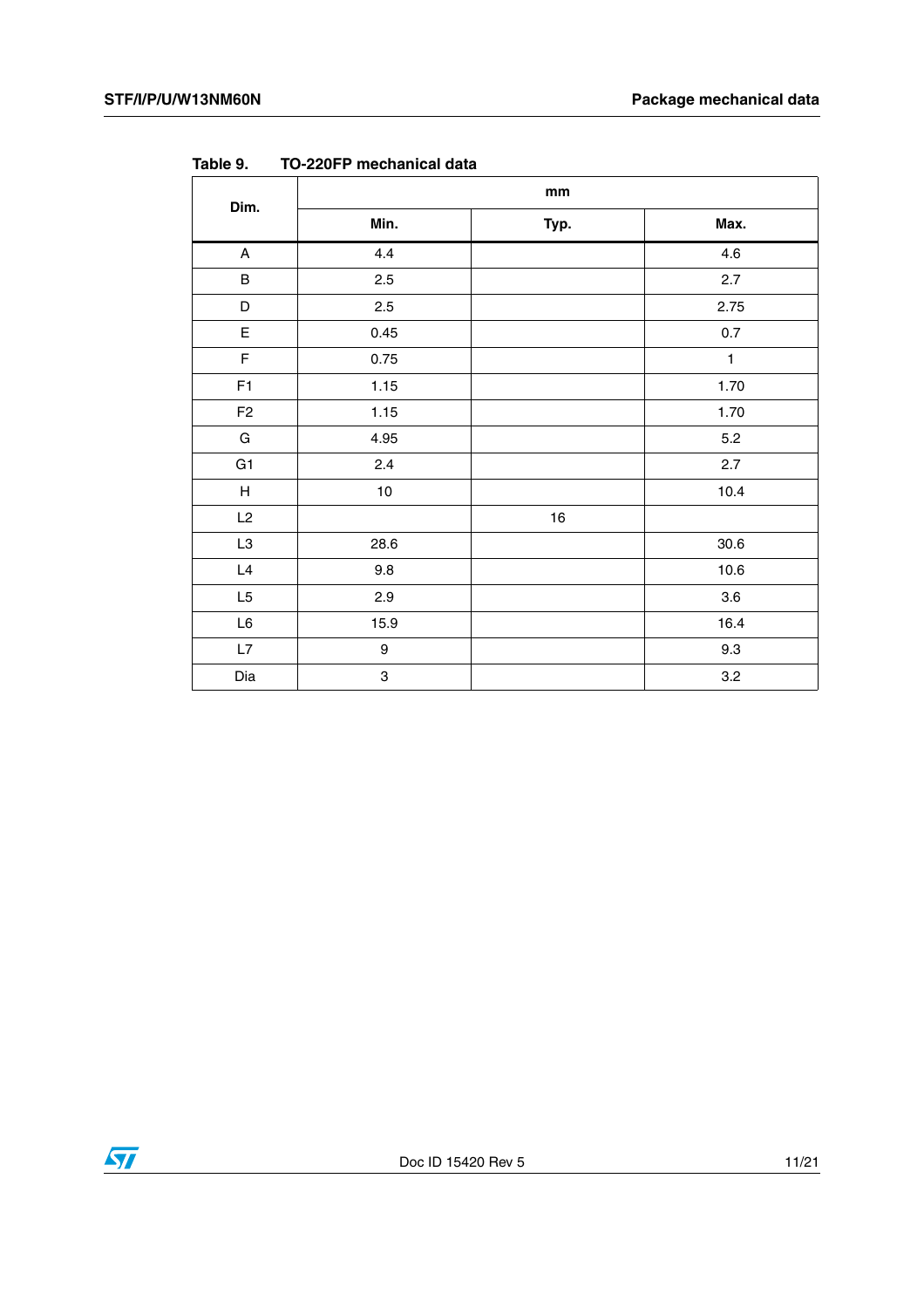**Figure 25. TO-220FP drawing**



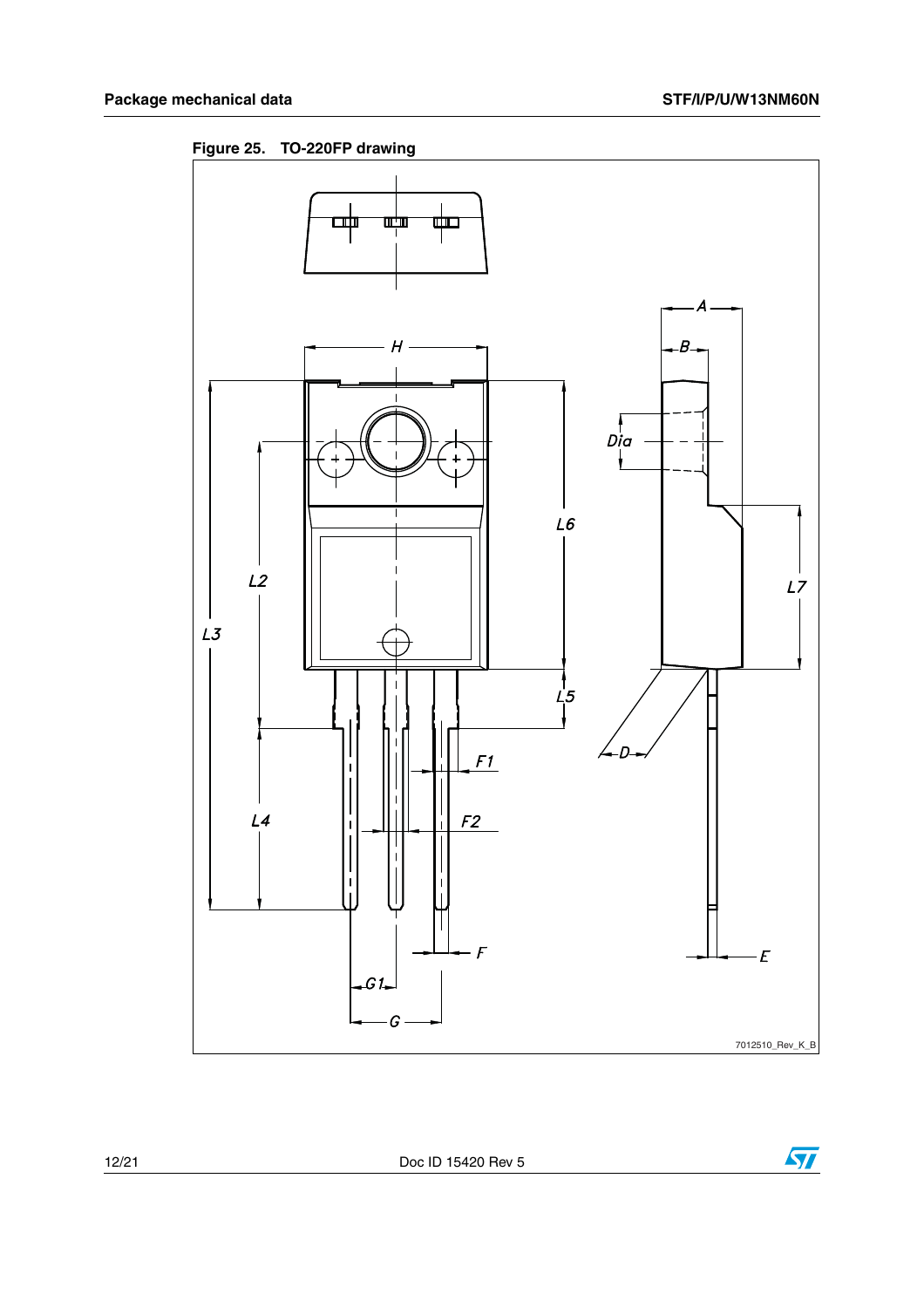| DIM.        | mm.  |     |       |  |
|-------------|------|-----|-------|--|
|             | min. | typ | max.  |  |
| A           | 4.40 |     | 4.60  |  |
| A1          | 2.40 |     | 2.72  |  |
| b           | 0.61 |     | 0.88  |  |
| b1          | 1.14 |     | 1.70  |  |
| c           | 0.49 |     | 0.70  |  |
| c2          | 1.23 |     | 1.32  |  |
| D           | 8.95 |     | 9.35  |  |
| e           | 2.40 |     | 2.70  |  |
| e1          | 4.95 |     | 5.15  |  |
| $\mathsf E$ | 10   |     | 10.40 |  |
| L           | 13   |     | 14    |  |
| L1          | 3.50 |     | 3.93  |  |
| L2          | 1.27 |     | 1.40  |  |

**Table 10. I²PAK (TO-262) mechanical data**





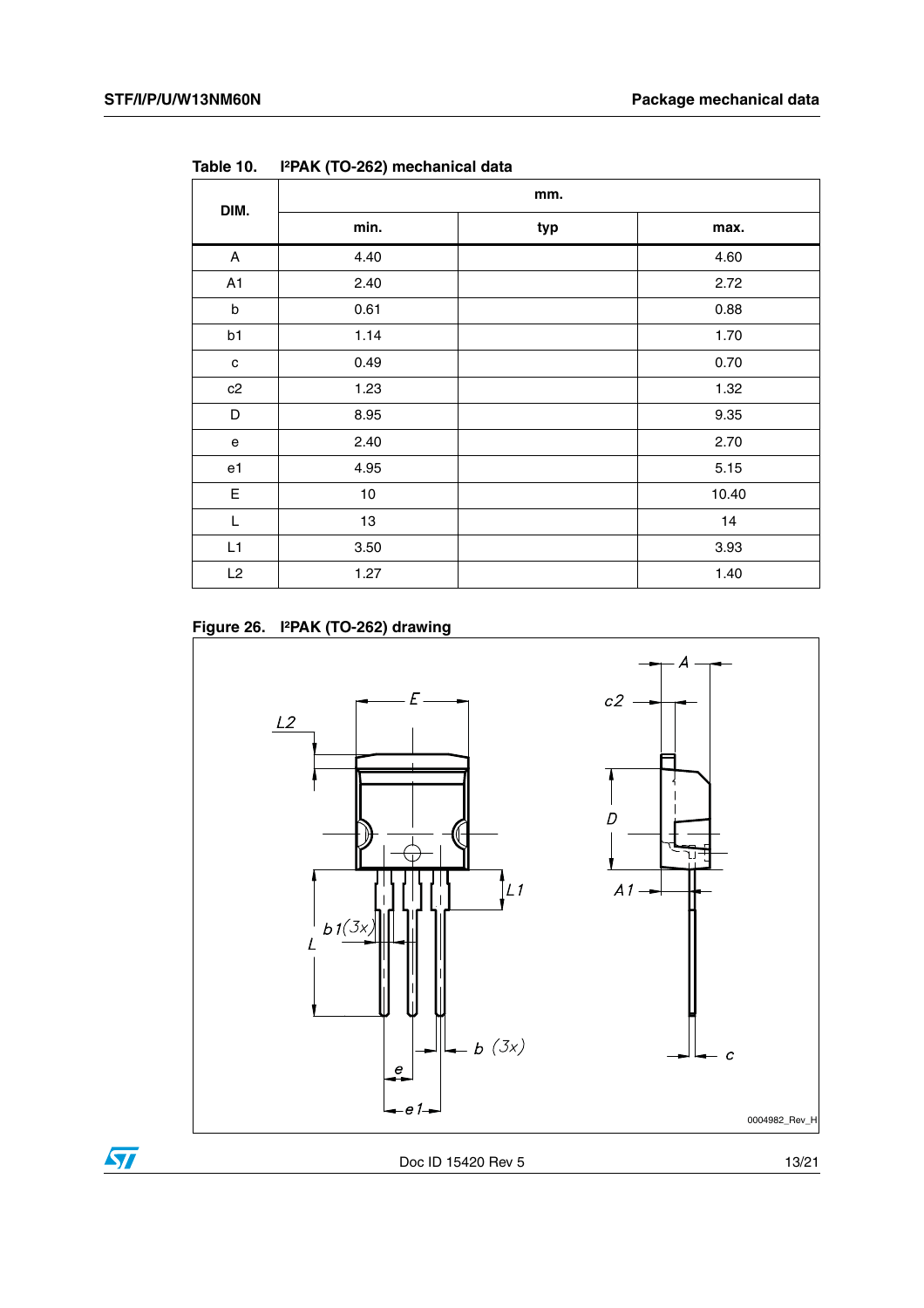| Dim.                                                                                                        | $\mathop{\text{mm}}\nolimits$ |       |       |
|-------------------------------------------------------------------------------------------------------------|-------------------------------|-------|-------|
|                                                                                                             | Min.                          | Typ.  | Max.  |
| $\boldsymbol{\mathsf{A}}$                                                                                   | 4.40                          |       | 4.60  |
| $\sf b$                                                                                                     | 0.61                          |       | 0.88  |
| b1                                                                                                          | 1.14                          |       | 1.70  |
| $\mathbf c$                                                                                                 | 0.48                          |       | 0.70  |
| $\mathsf D$                                                                                                 | 15.25                         |       | 15.75 |
| D <sub>1</sub>                                                                                              |                               | 1.27  |       |
| E                                                                                                           | $10$                          |       | 10.40 |
| e                                                                                                           | 2.40                          |       | 2.70  |
| e1                                                                                                          | 4.95                          |       | 5.15  |
| F                                                                                                           | 1.23                          |       | 1.32  |
| H1                                                                                                          | 6.20                          |       | 6.60  |
| J1                                                                                                          | 2.40                          |       | 2.72  |
| $\mathsf{L}% _{0}\left( \mathsf{L}_{0}\right) ^{\ast }=\mathsf{L}_{0}\left( \mathsf{L}_{0}\right) ^{\ast }$ | 13                            |       | 14    |
| L1                                                                                                          | 3.50                          |       | 3.93  |
| L20                                                                                                         |                               | 16.40 |       |
| L30                                                                                                         |                               | 28.90 |       |
| ØP                                                                                                          | 3.75                          |       | 3.85  |
| ${\sf Q}$                                                                                                   | 2.65                          |       | 2.95  |

**Table 11. TO-220 type A mechanical data**

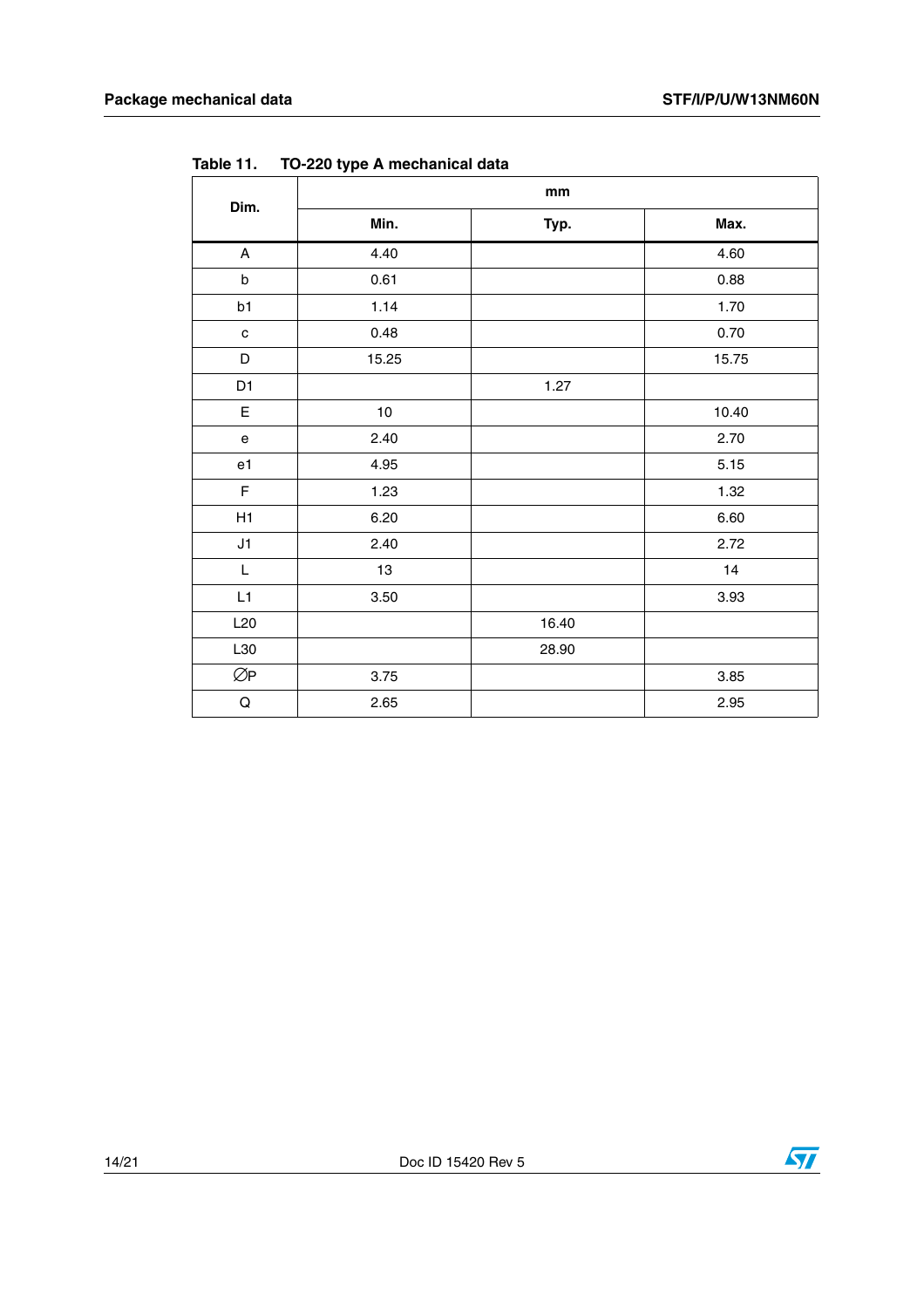



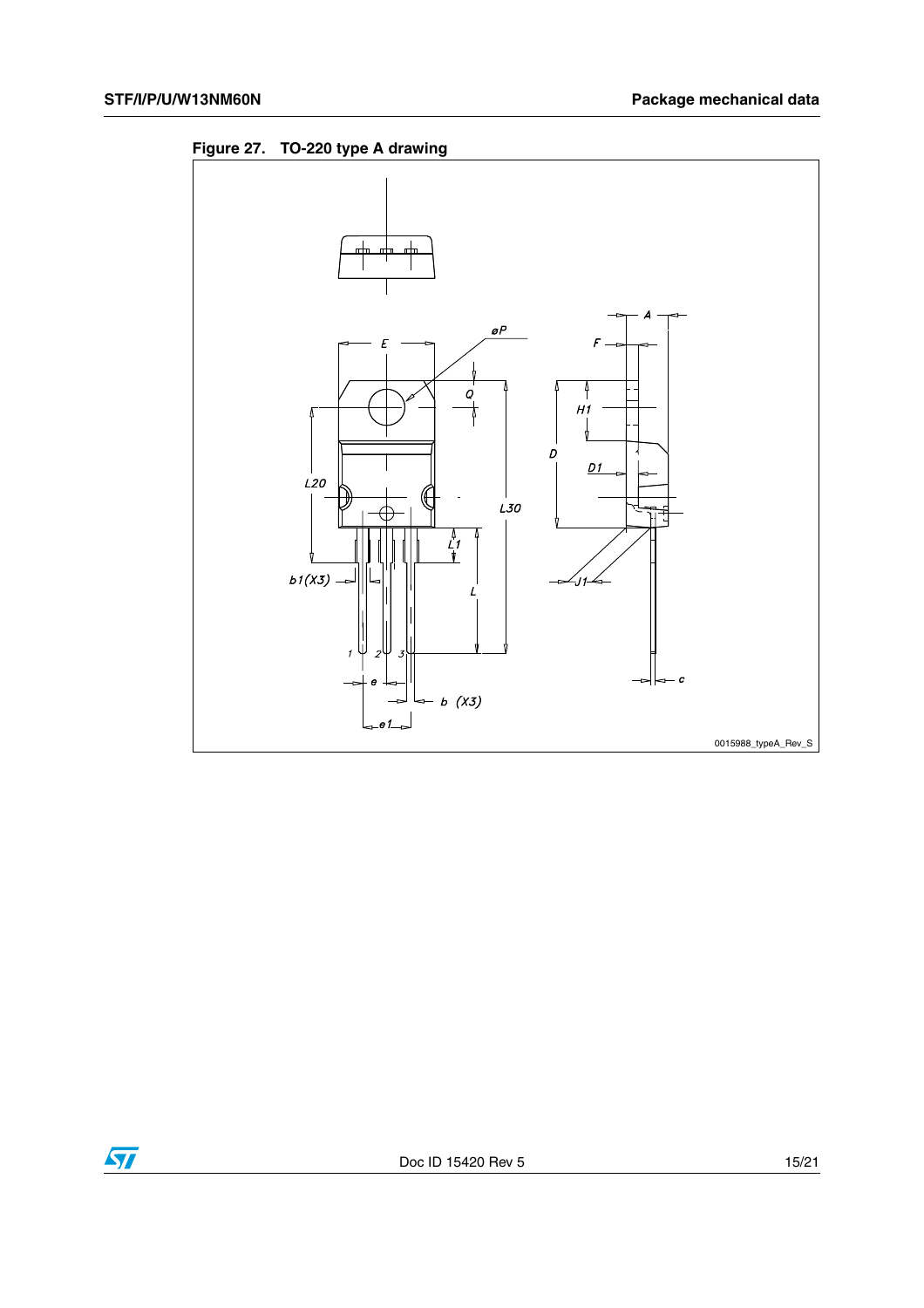| DIM.                                       | mm.  |                 |      |
|--------------------------------------------|------|-----------------|------|
|                                            | min. | typ             | max. |
| A                                          | 2.20 |                 | 2.40 |
| A1                                         | 0.90 |                 | 1.10 |
| $\sf b$                                    | 0.64 |                 | 0.90 |
| b <sub>2</sub>                             |      |                 | 0.95 |
| b4                                         | 5.20 |                 | 5.40 |
| B <sub>5</sub>                             |      | 0.3             |      |
| $\mathbf c$                                | 0.45 |                 | 0.60 |
| c2                                         | 0.48 |                 | 0.60 |
| D                                          | 6.00 |                 | 6.20 |
| $\mathsf E$                                | 6.40 |                 | 6.60 |
| $\mathsf{e}% _{0}\left( \mathsf{e}\right)$ |      | 2.28            |      |
| e1                                         | 4.40 |                 | 4.60 |
| H                                          |      | 16.10           |      |
| $\mathsf L$                                | 9.00 |                 | 9.40 |
| L1                                         | 0.80 |                 | 1.20 |
| L2                                         |      | 0.80            | 1.00 |
| V <sub>1</sub>                             |      | 10 <sup>o</sup> |      |

**Table 12. IPAK (TO-251) mechanical data**

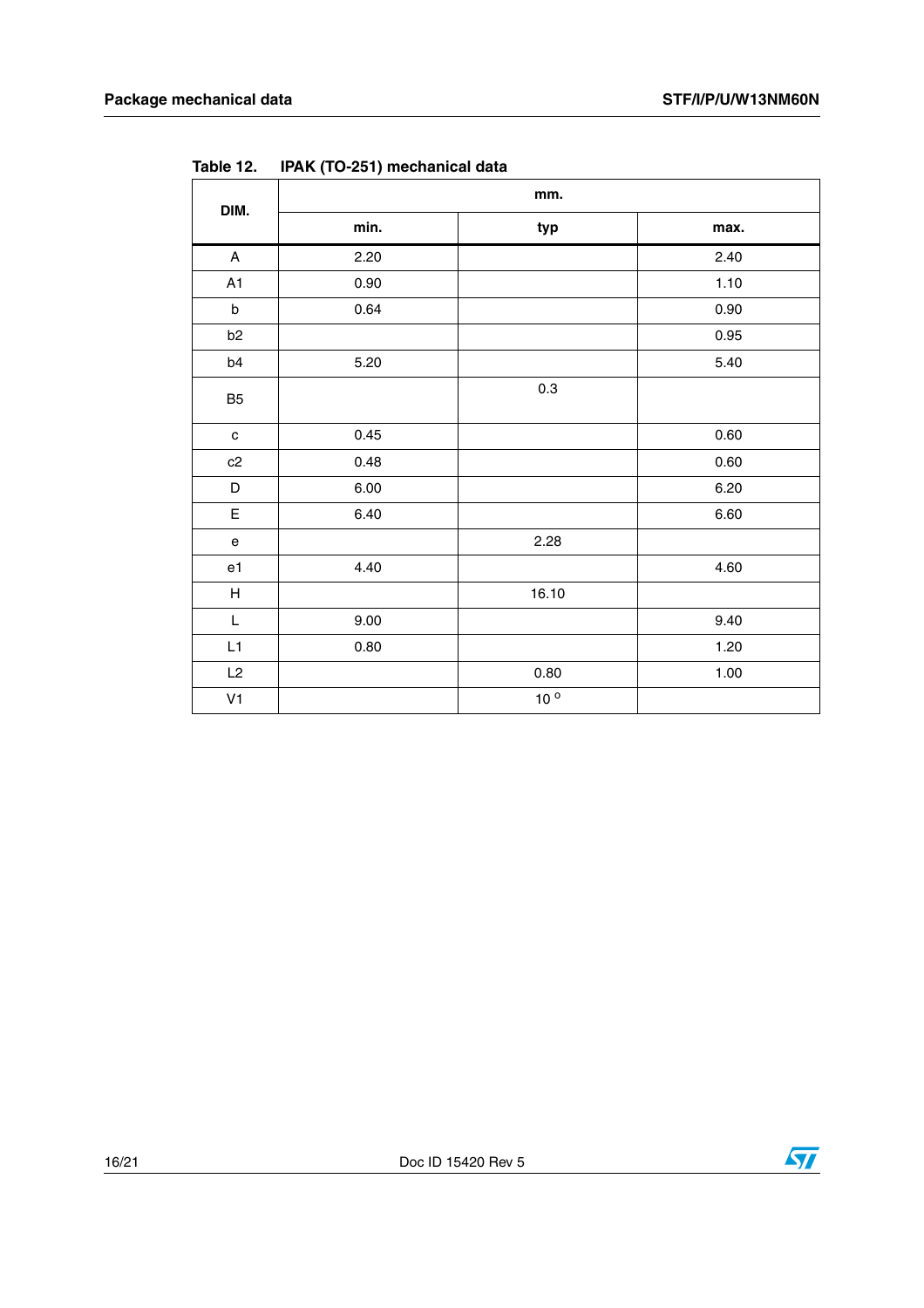



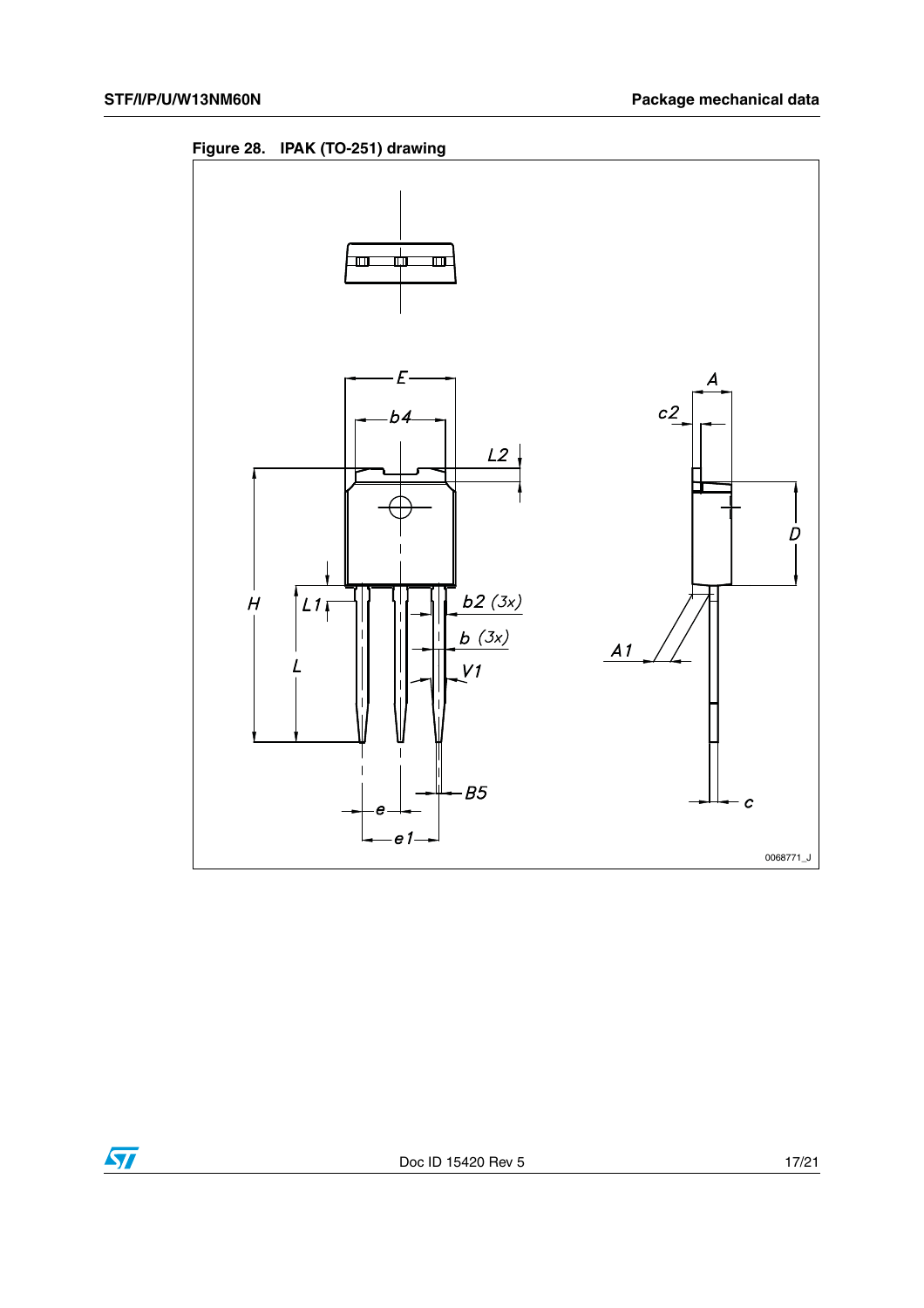| Dim.                                       | mm.     |       |       |
|--------------------------------------------|---------|-------|-------|
|                                            | Min.    | Typ.  | Max.  |
| A                                          | 4.85    |       | 5.15  |
| A1                                         | 2.20    |       | 2.60  |
| b                                          | 1.0     |       | 1.40  |
| b1                                         | 2.0     |       | 2.40  |
| b <sub>2</sub>                             | $3.0\,$ |       | 3.40  |
| $\mathbf c$                                | 0.40    |       | 0.80  |
| $\mathsf D$                                | 19.85   |       | 20.15 |
| E                                          | 15.45   |       | 15.75 |
| $\mathsf{e}% _{0}\left( \mathsf{e}\right)$ | 5.30    | 5.45  | 5.60  |
| L                                          | 14.20   |       | 14.80 |
| L1                                         | 3.70    |       | 4.30  |
| L2                                         |         | 18.50 |       |
| $\oslash\!\operatorname{\mathsf{P}}$       | 3.55    |       | 3.65  |
| ØR                                         | 4.50    |       | 5.50  |
| $\mathbf S$                                | 5.30    | 5.50  | 5.70  |

**Table 13. TO-247 mechanical data**

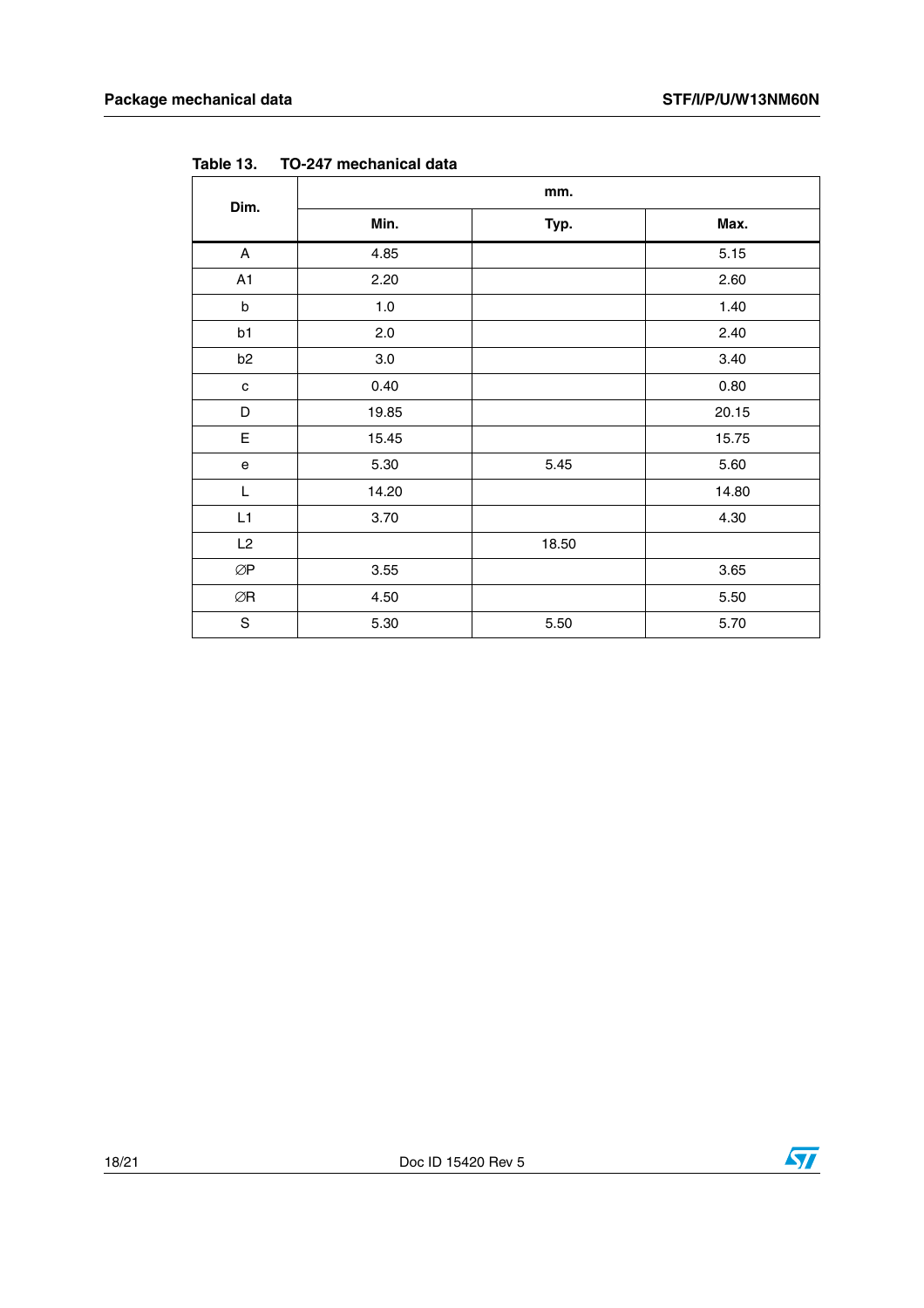

**Figure 29. TO-247 drawing**

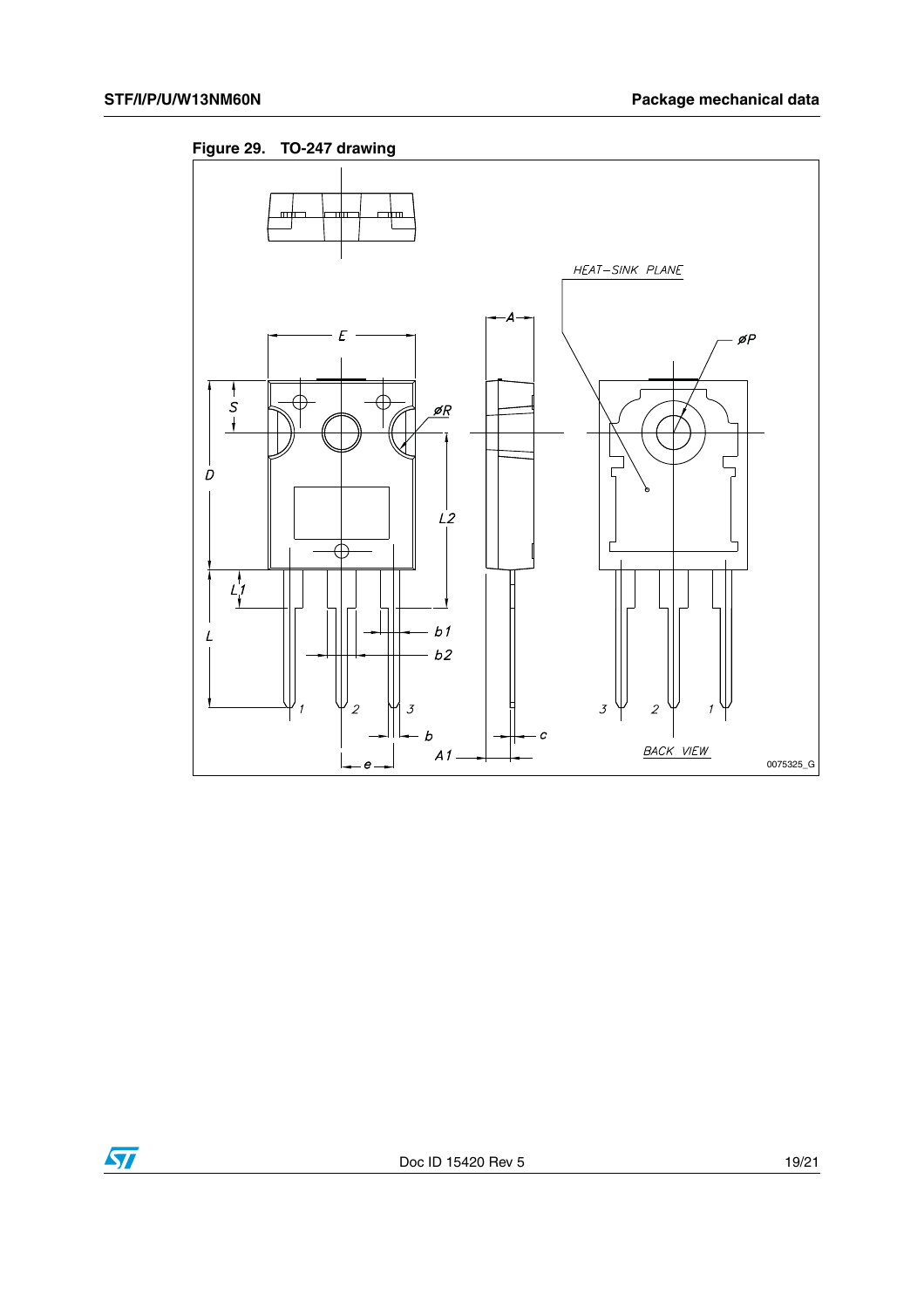# <span id="page-19-0"></span>**5 Revision history**

| Table 14. | <b>Document revision history</b> |
|-----------|----------------------------------|
|-----------|----------------------------------|

| Date        | <b>Revision</b> | <b>Changes</b>                                                                                                                                 |
|-------------|-----------------|------------------------------------------------------------------------------------------------------------------------------------------------|
| 29-Feb-2009 |                 | First release                                                                                                                                  |
| 13-Jan-2010 | $\overline{c}$  | - Added new package, mechanical data: TO-247<br>- Added new package, mechanical data: D <sup>2</sup> PAK                                       |
| 08-Nov-2010 | 3               | - Modified Figure 4<br>- Added new package, mechanical data: I <sup>2</sup> PAK                                                                |
| 18-Jan-2012 | 4               | - Added new package, mechanical data: IPAK<br>- Minor text changes                                                                             |
| 14-Nov-2012 | 5               | The part numbers STB13NM60N and STD13NM60N have<br>been moved to a separate datasheet.<br>Section 4: Package mechanical data has been updated. |